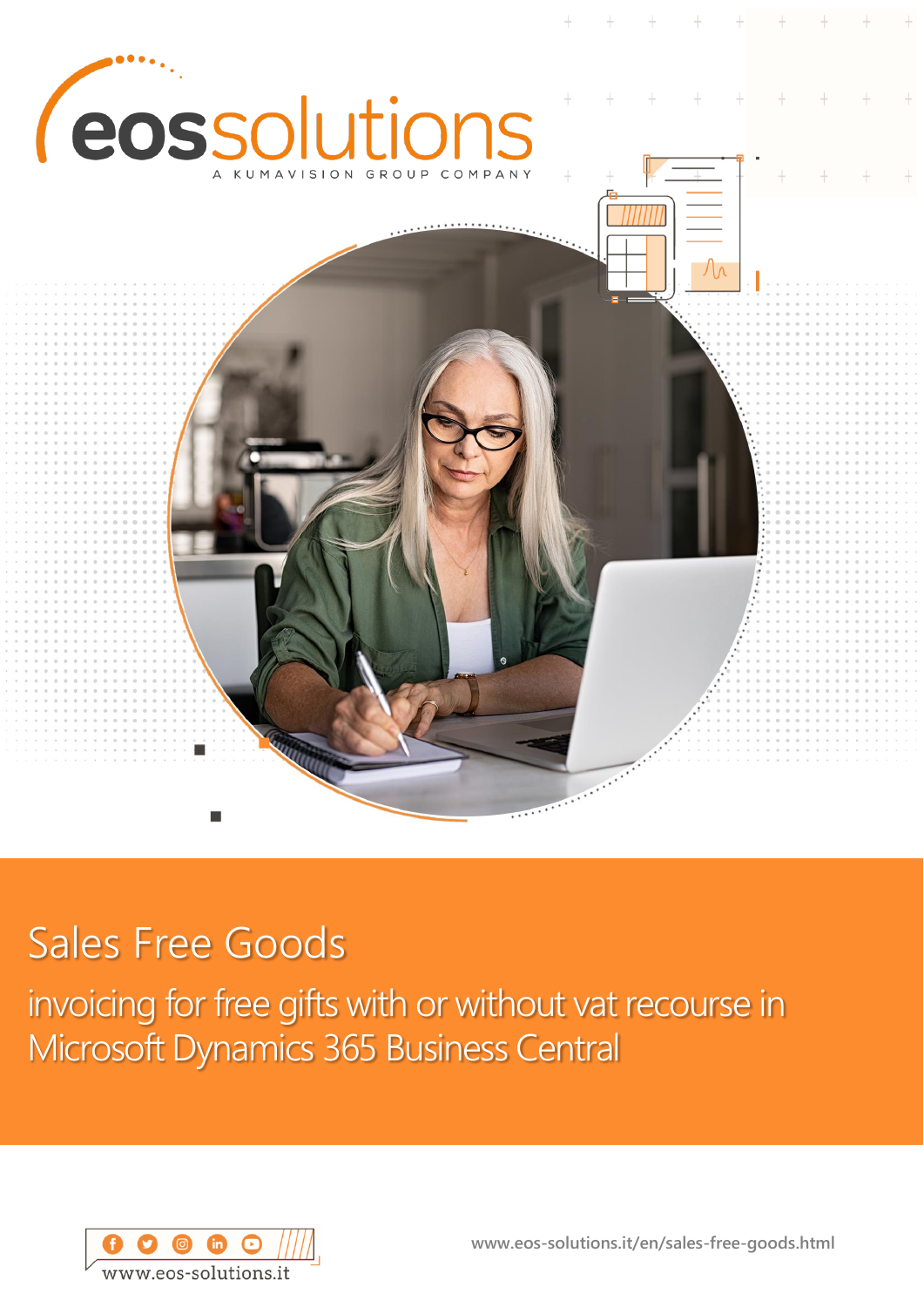

## **Sales Free Goods**

App for Microsoft Dynamics 365 Business Central

Sales Free Goods allows, through fast setup, to manage the invoicing for free gifts with or without vat recourse. in Microsoft Dynamics 365 Business Central.



Would you like to issue sales invoices for free gifts with VAT recourse? Would you like, on the contrary, to create documents for free gifts by charging VAT to the customer?

### How it works

Thanks to Sales Free Goods:

- $\blacksquare$  the system will generate the lines of VAT recourse in the documents after setting the setup parameters
- assigning a specific "source code" free gifts postings, are easily identified
- you can create invoice by getting already posted shipments' lines related to free gifts



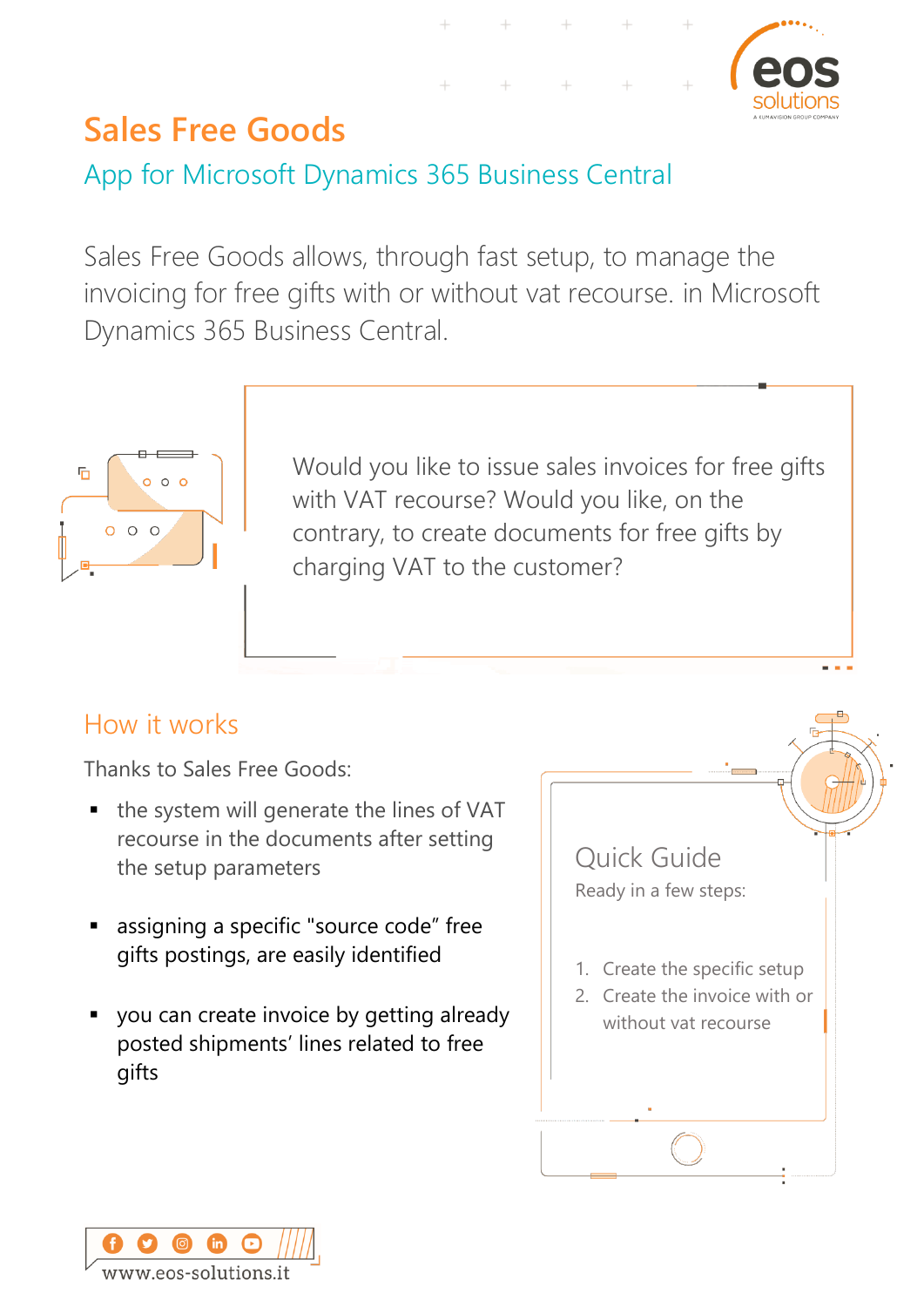

 $^{+}$ 

#### Sales Free Goods - SUMMARY

PreSS ALT + Q and digit "SFG" for a summary of the involved features:

| TELL ME WHAT YOU WANT TO DO | $\diagup$      | $\times$ |
|-----------------------------|----------------|----------|
| sfg                         |                |          |
| Go to Pages and Tasks       |                |          |
| Free Gift Setup (SFG)       | Administration |          |
|                             |                |          |

 $+$ 

 $\! +$ 

 $+$ 

 $+$ 

## Free Gifts Setup (SFG):

You can define the specific rules on the page Free Gifts Setup (SFG):

|               | $\beta$ Search $+$ New |        | <b>取</b> Edit List<br>lii Delete | <b>XE</b> Open in Excel |           |                            |               | 這 |
|---------------|------------------------|--------|----------------------------------|-------------------------|-----------|----------------------------|---------------|---|
|               | Free Gift Code 1       |        | Free Gift Type                   | Type                    | No.       | VAT Prod. Posting<br>Group | Source Code   |   |
| $\rightarrow$ | <b>RIVALSA ADD</b>     | $\sim$ | Recourse                         | Charge (Item)           | V-ABBUONI | NO IVA                     | <b>OMAGGI</b> |   |
|               | RIVALSA CG             |        | Recourse                         | G/L Account             | 8120      | NO IVA                     | OMAGGI        |   |
|               | SENZ RIV CG            |        | Without recourse                 | G/L Account             | 8120      |                            | OMAGGI        |   |
|               | SENZA RIV ADD          |        | Without recourse                 | Charge (Item)           | V-ABBUONI |                            | OMAGGI        |   |

| <b>Field</b>            | <b>Description</b>                                                                                                                                                                                                                                                                                                                                                          |
|-------------------------|-----------------------------------------------------------------------------------------------------------------------------------------------------------------------------------------------------------------------------------------------------------------------------------------------------------------------------------------------------------------------------|
| Free Gift Code          | Specifies the code that identifies this setup line                                                                                                                                                                                                                                                                                                                          |
| Free Gift Type          | choose between:<br>• Recourse<br>$\mathbb{Z}$<br>• Without recourse                                                                                                                                                                                                                                                                                                         |
| <b>Type</b>             | choose between:<br>• Charge (Item)<br>• G/L Account                                                                                                                                                                                                                                                                                                                         |
| No.                     | select the Charge (Item) No. or the Account No. according to the option in the field<br><b>Type</b>                                                                                                                                                                                                                                                                         |
| VAT Prod. Posting Group | If the Free Gift Type is Without recourse automatically the field VAT Prod. Posting<br>Group is empty. The VAT Prod. Posting Group will be calculated by the system<br>according to the line item to which it relates<br>If the Free Gift Type is With recourse the system allows the user to choose the VAT<br>Prod. Posting Group (the Group will be with no VAT applied) |
| Source Code             | Code that allows to distinguish the free gifts postings, so that they are easily<br>identifiable.                                                                                                                                                                                                                                                                           |

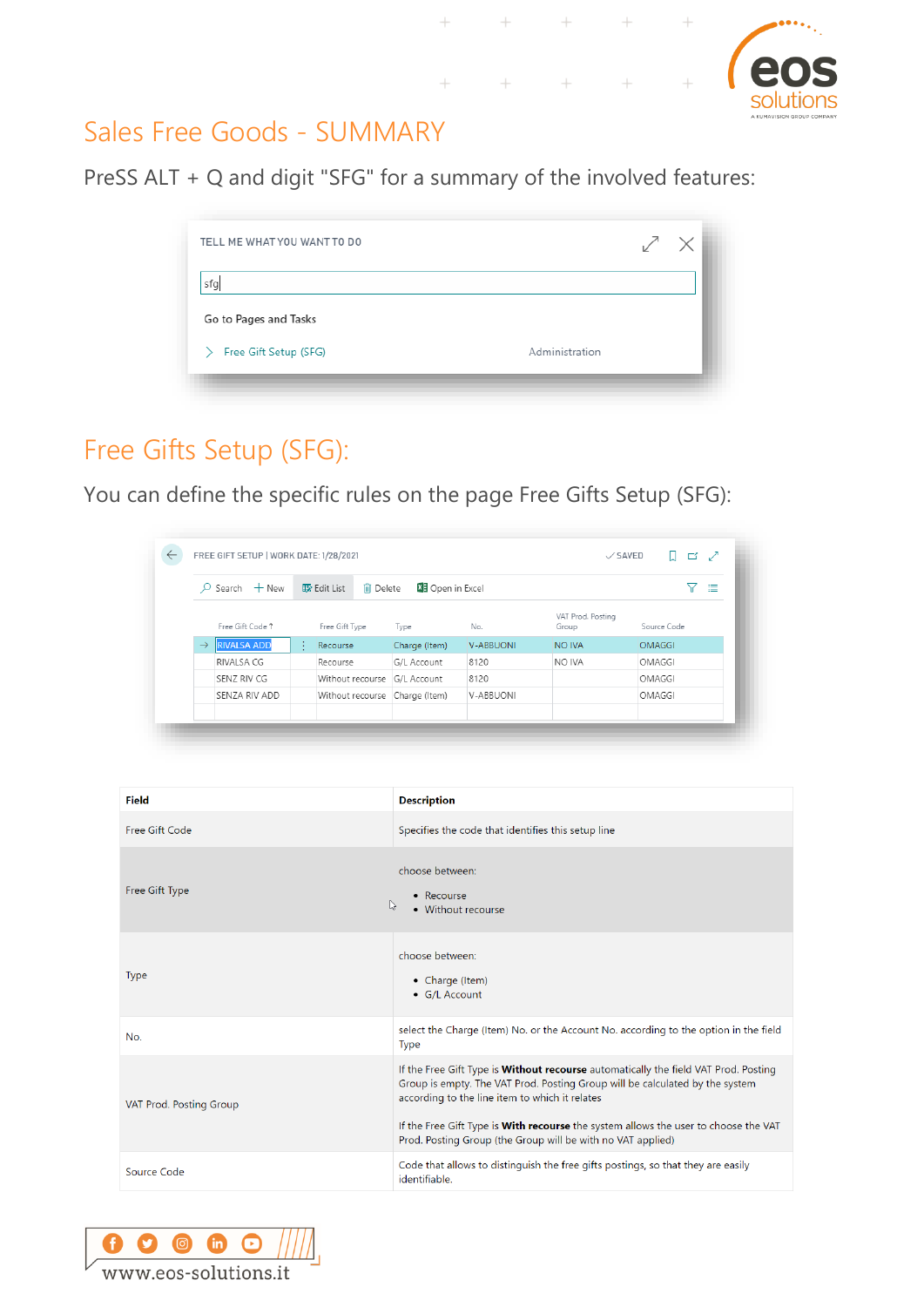$\rightarrow$  $+$ 

 $+$ 

 $+$ 



## Free Gifts with VAT recourse

|                          |                     | Process Report Release Posting Prepare Order Request Approval Print/Send Navigate |               |      | More options                     |                         |                                                                                                                                                                                                                                      |                          |                               |              |                         | റ               |
|--------------------------|---------------------|-----------------------------------------------------------------------------------|---------------|------|----------------------------------|-------------------------|--------------------------------------------------------------------------------------------------------------------------------------------------------------------------------------------------------------------------------------|--------------------------|-------------------------------|--------------|-------------------------|-----------------|
|                          |                     |                                                                                   |               |      | $\checkmark$                     |                         | Status <i>interesting the company of the company of the company of the company of the company of the company of the company of the company of the company of the company of the company of the company of the company of the com</i> |                          | Released                      |              |                         |                 |
|                          |                     |                                                                                   |               |      | $\sim$                           |                         |                                                                                                                                                                                                                                      |                          |                               |              |                         |                 |
|                          |                     |                                                                                   |               |      |                                  |                         | Documents-To Contact No.                                                                                                                                                                                                             |                          |                               |              |                         |                 |
|                          |                     |                                                                                   |               |      | 自                                | COMMISSIONS             |                                                                                                                                                                                                                                      |                          |                               |              |                         |                 |
|                          |                     |                                                                                   |               |      | œ                                |                         | Commission Group                                                                                                                                                                                                                     |                          |                               |              |                         | $\checkmark$    |
|                          |                     |                                                                                   |               |      | m                                |                         |                                                                                                                                                                                                                                      |                          |                               |              |                         |                 |
|                          |                     |                                                                                   |               |      |                                  |                         |                                                                                                                                                                                                                                      |                          |                               |              |                         |                 |
| Requested Delivery Date  |                     |                                                                                   |               |      | 曲                                |                         |                                                                                                                                                                                                                                      |                          |                               |              |                         |                 |
|                          |                     |                                                                                   |               |      |                                  |                         |                                                                                                                                                                                                                                      |                          |                               |              |                         |                 |
| Lines                    | Manage More options |                                                                                   |               |      |                                  |                         |                                                                                                                                                                                                                                      |                          |                               |              |                         | 53              |
|                          |                     |                                                                                   |               |      |                                  |                         |                                                                                                                                                                                                                                      |                          |                               |              |                         |                 |
| Type                     | No.                 | Description                                                                       | Location Code |      | Unit of<br>Quantity Measure Code | Unit Price Excl.<br>VAT | VAT Prod.<br>Posting Group                                                                                                                                                                                                           | Line Amount<br>Excl. VAT | Qty. to Assign Free Gift Code |              | Qty. to Ship Tariff No. | Line Discount % |
| $\rightarrow$ Item       | $\frac{1}{1000}$    | Bicicletta                                                                        | <b>BLU</b>    |      | 2 PZ                             | 4.000.00 IVA20          |                                                                                                                                                                                                                                      | 8.000.00                 |                               | 0 RIVALSA CG |                         |                 |
| G/L Account              | 8120                | OMAGGI                                                                            | BLU           | $-2$ |                                  | 4,000.00 NO IVA         |                                                                                                                                                                                                                                      | $-8,000.00$              | $\circ$                       |              |                         |                 |
|                          |                     |                                                                                   |               |      |                                  |                         |                                                                                                                                                                                                                                      |                          |                               |              |                         |                 |
|                          |                     |                                                                                   |               |      |                                  |                         |                                                                                                                                                                                                                                      |                          |                               |              |                         |                 |
|                          |                     |                                                                                   |               |      |                                  |                         |                                                                                                                                                                                                                                      |                          |                               |              |                         |                 |
| Subtotal Excl. VAT (EUR) |                     |                                                                                   |               |      | 0.00                             |                         |                                                                                                                                                                                                                                      |                          |                               |              |                         | 0.00            |

 $+$ 

 $+$ 

If you select a Free Gift Type with recourse the VAT Product Posting Group will be different from the source item line, because the line must show the Vat amount

### Free Gifts without VAT recourse

|                                      |           | Process Report Release Posting Prepare | Order Request Approval Print/Send Navigate |      | More options                     |                         |                            |                          |                |                |                         |                 | ⋒ |
|--------------------------------------|-----------|----------------------------------------|--------------------------------------------|------|----------------------------------|-------------------------|----------------------------|--------------------------|----------------|----------------|-------------------------|-----------------|---|
|                                      |           | 10000                                  |                                            |      | $\checkmark$                     |                         |                            |                          | Released       |                |                         |                 |   |
| Customer Name                        |           | Cannon Group SpA                       |                                            |      | $\cdots$                         |                         |                            |                          |                |                |                         |                 |   |
|                                      |           | Sig. Franco Verdi                      |                                            |      | $\sim$                           |                         |                            | Documents-To Contact No. |                |                |                         | $\sim$          |   |
| Operation Occurred Date              |           | 1/28/2021                              |                                            |      | 問                                | COMMISSIONS             |                            |                          |                |                |                         |                 |   |
| Posting Date                         |           | 1/28/2021                              |                                            |      | 問                                |                         |                            | Commission Group         |                |                |                         | $\checkmark$    |   |
|                                      |           | 1/28/2021                              |                                            |      | 茴                                |                         |                            |                          |                |                |                         |                 |   |
| Requested Delivery Date              |           |                                        |                                            |      | 問                                |                         |                            | Exclude from Commission  | $\bullet$      |                |                         |                 |   |
| Operation Type                       |           | IT-FN-VEN                              |                                            |      | $\cdots$                         |                         |                            |                          |                |                |                         |                 |   |
|                                      |           |                                        |                                            |      |                                  |                         |                            |                          |                |                |                         |                 |   |
| Manage More options<br>Lines         |           |                                        |                                            |      |                                  |                         |                            |                          |                |                |                         | €               |   |
| Type                                 | No.       | Description                            | Location Code                              |      | Unit of<br>Quantity Measure Code | Unit Price Excl.<br>VAT | VAT Prod.<br>Posting Group | Line Amount<br>Excl. VAT | Qty. to Assign | Free Gift Code | Qty. to Ship Tariff No. | Line Discount % |   |
| $\rightarrow$ Item                   | 1000      | Bicicletta                             | BLU                                        |      | $4$ $PZ$                         | 4,000.00                | <b>IVA20</b>               | 16,000.00                |                | SENZA RIV A    |                         |                 |   |
| Charge (Item)                        | V-ABBUONI | Abbuoni vendite                        | BLU                                        | $-4$ |                                  | 4,000.00 IVA20          |                            | $-16,000.00$             |                |                |                         |                 |   |
|                                      |           |                                        |                                            |      |                                  |                         |                            |                          |                |                |                         |                 |   |
|                                      |           |                                        |                                            |      |                                  |                         |                            |                          |                |                |                         |                 |   |
| Subtotal Excl. VAT (EUR)             |           |                                        |                                            |      | 0.00                             |                         |                            | Total Excl. VAT (EUR)    |                |                |                         | 0.00            |   |
| Inv. Discount Amount Excl. VAT (EUR) |           |                                        |                                            |      | 0.00                             |                         |                            | Total VAT (EUR)          |                |                |                         | 0.00            |   |

If you select a Free Gift Type with recourse the VAT Product Posting Group will be equal to the source item line, because the total must be zero.